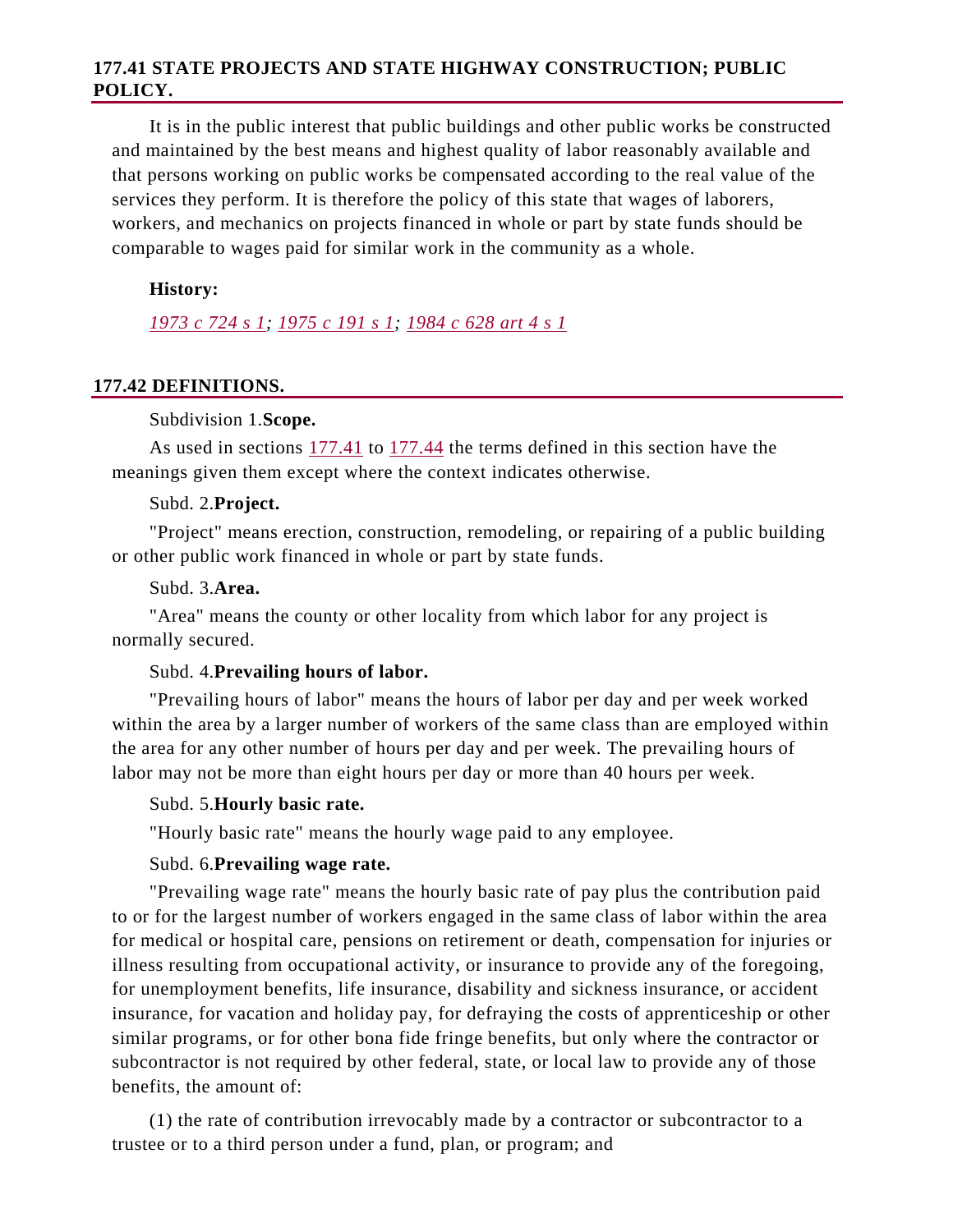(2) the rate of costs to the contractor or subcontractor that may be reasonably anticipated in providing benefits to laborers and mechanics pursuant to an enforceable commitment to carry out a financially responsible plan or program which was communicated in writing to the laborers and mechanics affected.

"Prevailing wage rate" includes, for the purposes of section 177.44, rental rates for truck hire paid to those who own and operate the truck.

The prevailing wage rate may not be less than a reasonable and living wage.

# Subd. 7.**Employer.**

"Employer" means an individual, partnership, association, corporation, business trust, or other business entity that hires a laborer, worker, or mechanic.

# **History:**

*1973 c 724 s 2; 1975 c 191 s 2; 1984 c 628 art 4 s 1; 2009 c 78 art 5 s 6,7* 

## **177.43 CONTRACTS FOR STATE PROJECTS; PENALTY.**

# Subdivision 1.**Hours of labor.**

Any contract which provides for a project must state that:

(1) no laborer or mechanic employed directly on the project work site by the contractor or any subcontractor, agent, or other person doing or contracting to do all or a part of the work of the project, is permitted or required to work more hours than the prevailing hours of labor unless paid for all hours in excess of the prevailing hours at a rate of at least 1-1/2 times the hourly basic rate of pay; and

(2) a laborer or mechanic may not be paid a lesser rate of wages than the prevailing wage rate in the same or most similar trade or occupation in the area.

#### Subd. 2.**Exceptions.**

This section does not apply to wage rates and hours of employment of laborers or mechanics who process or manufacture materials or products or to the delivery of materials or products by or for commercial establishments which have a fixed place of business from which they regularly supply processed or manufactured materials or products. This section applies to laborers or mechanics who deliver mineral aggregate such as sand, gravel, or stone which is incorporated into the work under the contract by depositing the material substantially in place, directly or through spreaders, from the transporting vehicle.

# Subd. 3.**Contract requirements.**

The contract must specifically state the prevailing wage rates, prevailing hours of labor, and hourly basic rates of pay. The contracting authority shall incorporate into its proposals and all contracts the applicable wage determinations for the contract along with contract language provided by the commissioner of labor and industry to notify the contractor and all subcontractors of the applicability of sections 177.41 to 177.44. Failure to incorporate the determination or provided contract language into the contracts shall make the contracting authority liable for making whole the contractor or subcontractor for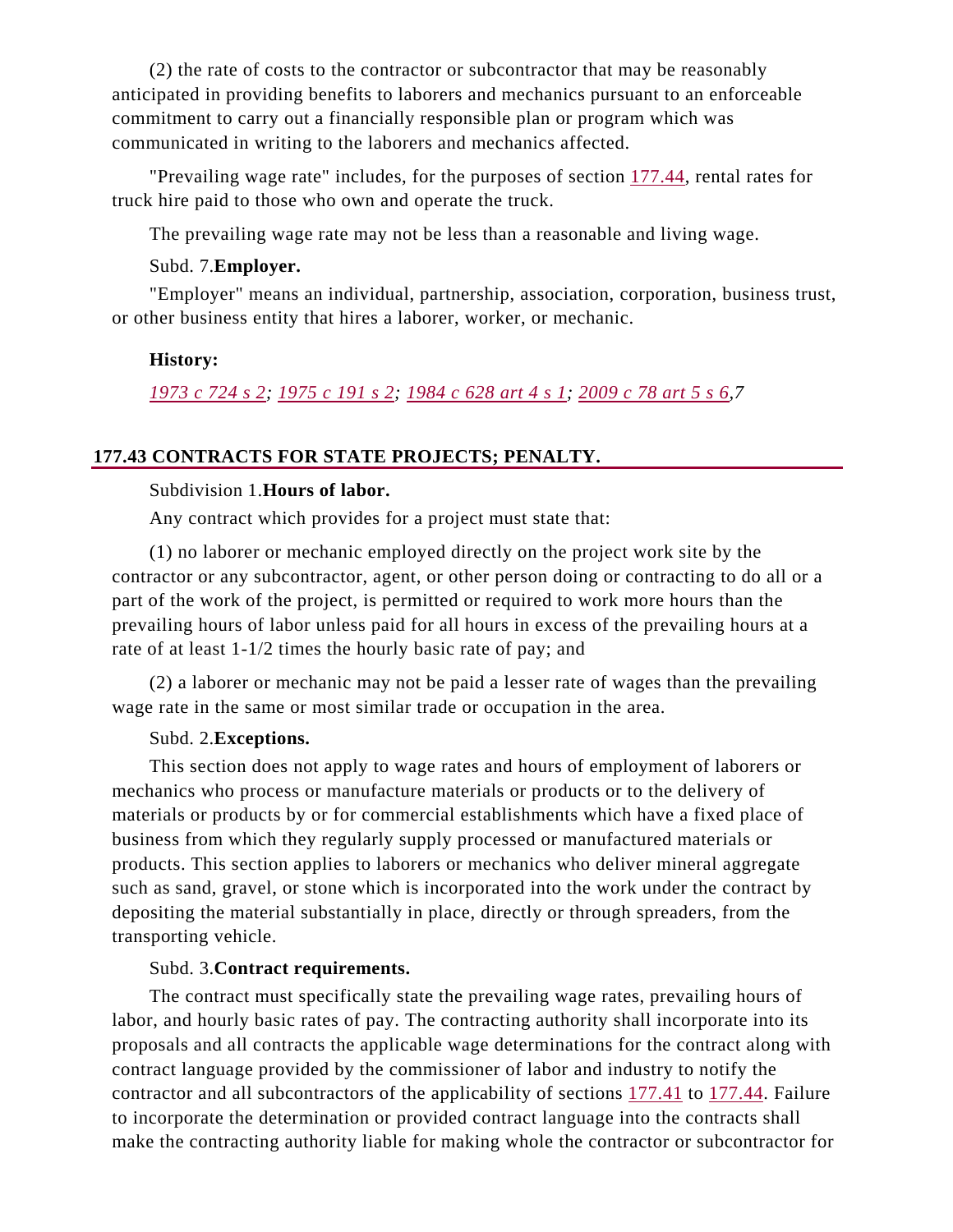any increases in the wages paid, including employment taxes and reasonable administrative costs based on the appropriate prevailing wage due to the laborers or mechanics working on the project. The contract must also provide that the contracting agency shall demand, and the contractor and subcontractor shall furnish to the contracting agency, copies of any or all payrolls not more than 14 days after the end of each pay period. The payrolls must contain all the data required by section 177.30. The contracting authority may examine all records relating to wages paid laborers or mechanics on work to which sections 177.41 to 177.44 apply.

#### Subd. 4.**Determination by commissioner; posting; petition for reconsideration.**

The prevailing wage rates, prevailing hours of labor, and hourly basic rates of pay for all trades and occupations required in any project must be ascertained before the state asks for bids. The commissioner of labor and industry shall investigate as necessary to ascertain the information. Each contractor and subcontractor performing work on a public project shall keep the information posted on the project in at least one conspicuous place for the information of the employees working on the project. A person aggrieved by a final determination of the commissioner may petition the commissioner for reconsideration of findings. A person aggrieved by a decision of the commissioner after reconsideration may, within 20 days after the decision, petition the commissioner for a public hearing in the manner of a contested case under sections 14.57 to 14.61.

#### Subd. 5.**Penalty.**

It is a misdemeanor for an officer or employee of the state to execute a contract for a project without complying with this section, or for a contractor, subcontractor, or agent to pay any laborer, worker, or mechanic employed directly on the project site a lesser wage for work done under the contract than the prevailing wage rate as stated in the contract. This misdemeanor is punishable by a fine of not more than \$700, or imprisonment for not more than 90 days, or both. Each agent or subcontractor shall furnish to the contractor evidence of compliance with this section. Each day a violation of this section continues is a separate offense.

#### Subd. 6.**Examination of records; investigation by the department.**

The Department of Labor and Industry shall enforce this section. The department may demand, and the contractor and subcontractor shall furnish to the department, copies of any or all payrolls. The department may examine all records relating to wages paid laborers or mechanics on work to which sections 177.41 to 177.44 apply. The department shall employ at least three investigators to perform on-site project reviews, receive and investigate complaints of violations of this section, and conduct training and outreach to contractors and contracting authorities for public works projects financed in whole or in part with state funds.

#### Subd. 6a.**Prevailing wage violations.**

Upon issuing a compliance order to an employer pursuant to section 177.27, subdivision 4, for violation of sections 177.41 to 177.44, the commissioner shall issue a withholding order to the contracting authority ordering the contracting authority to withhold payment of sufficient sum to the prime or general contractor on the project to satisfy the back wages assessed or otherwise cure the violation, and the contracting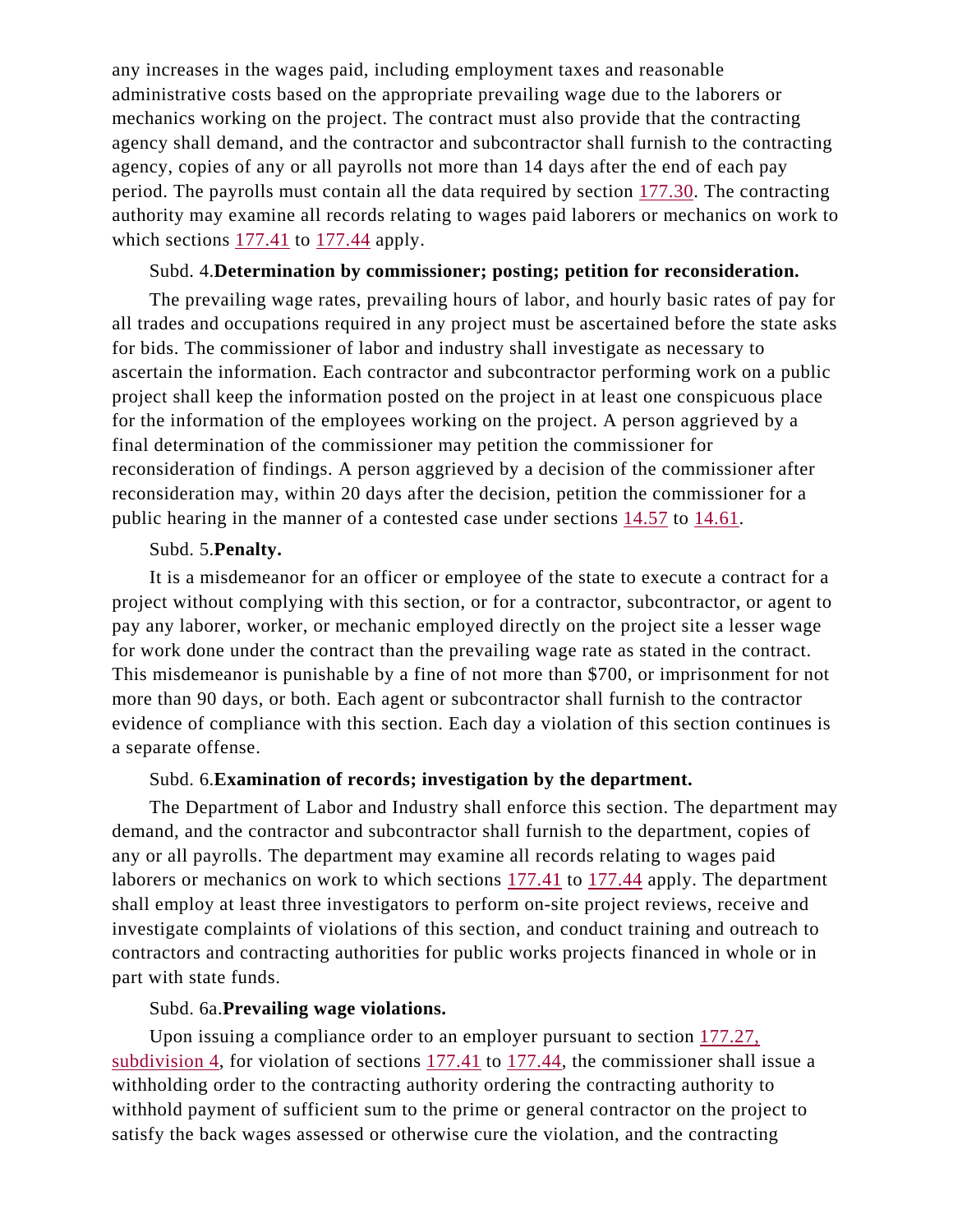authority must withhold the sum ordered until the compliance order has become a final order of the commissioner and has been fully paid or otherwise resolved by the employer.

During an investigation of a violation of sections  $177.41$  to  $177.44$  which the commissioner reasonably determines is likely to result in the finding of a violation of sections 177.41 to 177.44 and the issuance of a compliance order pursuant to section 177.27, subdivision 4, the commissioner may notify the contracting authority of the determination and the amount expected to be assessed and the contracting authority shall give the commissioner 90 days' prior notice of the date the contracting authority intends to make final payment.

#### Subd. 7.**Applicability.**

This section does not apply to a contract, or work under a contract, under which:

(1) the estimated total cost of completing the project is less than \$2,500 and only one trade or occupation is required to complete it, or

(2) the estimated total cost of completing the project is less than \$25,000 and more than one trade or occupation is required to complete it.

# **History:**

*1973 c 724 s 3; 1975 c 191 s 3,4; 1976 c 331 s 37; 1982 c 424 s 130; 1984 c 628 art 3 s 11; art 4 s 1; 2007 c 135 art 3 s 11-14; 2009 c 78 art 5 s 8*

# **177.435 FACILITY CONSTRUCTION; PREVAILING WAGE.**

Construction of value-added agricultural product processing facility financed in whole or in part with a loan or grant provided under section 41A.035, 41B.044, or 41B.046 is a "project" as that term is defined in section 177.42, subdivision 2. Contracts for the construction or expansion of a value-added agricultural product processing facility that is a project under this section must comply with section 177.43 if the loan or grant agreement was entered into on or after December 31, 1995.

**History:** 

*1995 c 220 s 113* 

#### **177.44 HIGHWAY CONTRACTS; HOURS OF LABOR; WAGE RATES; PENALTY.**

# Subdivision 1.**Hours, wages permitted.**

A laborer or mechanic employed by a contractor, subcontractor, agent, or other person doing or contracting to do all or part of the work under a contract based on bids as provided in Minnesota Statutes 1971, section 161.32, to which the state is a party, for the construction or maintenance of a highway, may not be permitted or required to work longer than the prevailing hours of labor unless the laborer or mechanic is paid for all hours in excess of the prevailing hours at a rate of at least 1-1/2 times the hourly basic rate of pay of the laborer or mechanic. The laborer or mechanic must be paid at least the prevailing wage rate in the same or most similar trade or occupation in the area.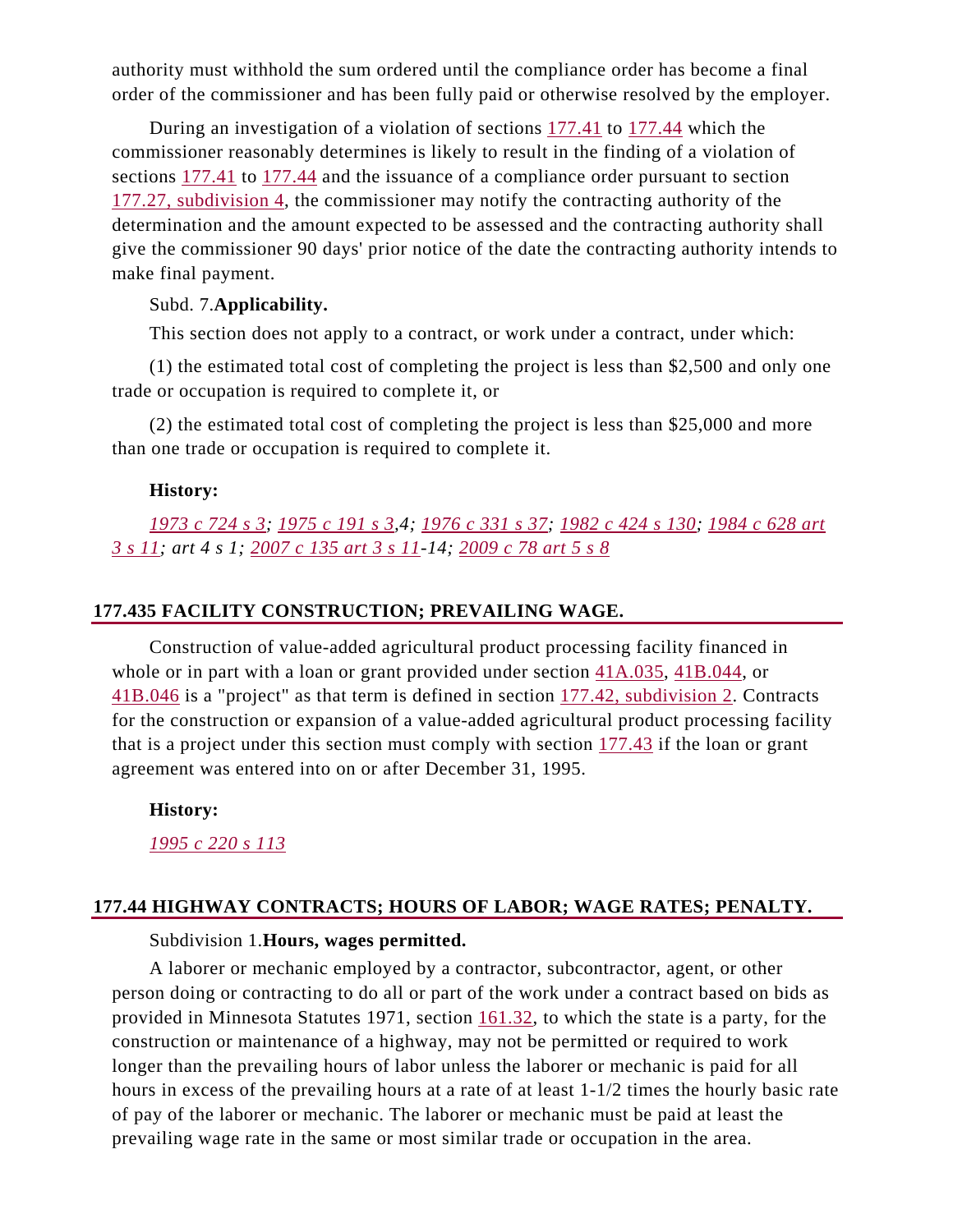#### Subd. 2.**Applicability.**

This section does not apply to wage rates and hours of employment of laborers or mechanics engaged in the processing or manufacture of materials or products, or to the delivery of materials or products by or for commercial establishments which have a fixed place of business from which they regularly supply the processed or manufactured materials or products. This section applies to laborers or mechanics who deliver mineral aggregate such as sand, gravel, or stone which is incorporated into the work under the contract by depositing the material substantially in place, directly or through spreaders, from the transporting vehicle.

#### Subd. 3.**Investigations by Department of Labor and Industry.**

The Department of Labor and Industry shall conduct investigations and hold public hearings necessary to define classes of laborers and mechanics and to determine the hours of labor and wage rates prevailing in all areas of the state for all classes of labor and mechanics commonly employed in highway construction work, so as to determine prevailing hours of labor, prevailing wage rates, and hourly basic rates of pay.

The department shall determine the nature of the equipment furnished by truck drivers who own and operate trucks on contract work to determine minimum rates for the equipment, and shall establish by rule minimum rates to be computed into the prevailing wage rate.

### Subd. 4.**Certification of hours and rate.**

The commissioner of labor and industry shall at least once a year certify the prevailing hours of labor, the prevailing wage rate, and the hourly basic rate of pay for all classes of laborers and mechanics referred to in subdivision 3 in each area. The certification must also include future hours and rates when they can be determined for classes of laborers and mechanics in an area. The certification must specifically state the effective dates of future hours and rates when they are certified. If a construction project extends into more than one area there shall be only one standard of hours of labor and wage rates for the entire project. A person aggrieved by a final determination of the commissioner may petition the commissioner for reconsideration of findings. A person aggrieved by a decision of the commissioner after reconsideration may within 20 days after the decision petition the commissioner for a public hearing as in a contested case under sections 14.57 to 14.61. If the commissioner finds that a change in the certified prevailing hours of labor, prevailing wage rate, and the hourly basic rate of pay for a class of laborers or mechanics in any area is required, the commissioner may at any time certify that change.

#### Subd. 5.**Hours and rates to be posted.**

The prevailing hours of labor, the prevailing wage rates, the hourly basic rates of pay, and classifications for all labor as certified by the commissioner must be specifically stated in the proposals and contracts for each highway construction contract to which the state is a party. These hours, rates, and classifications, together with the provisions of subdivision 6, must be kept posted on the project by the employer in at least one conspicuous place for the information of employees working on the project.